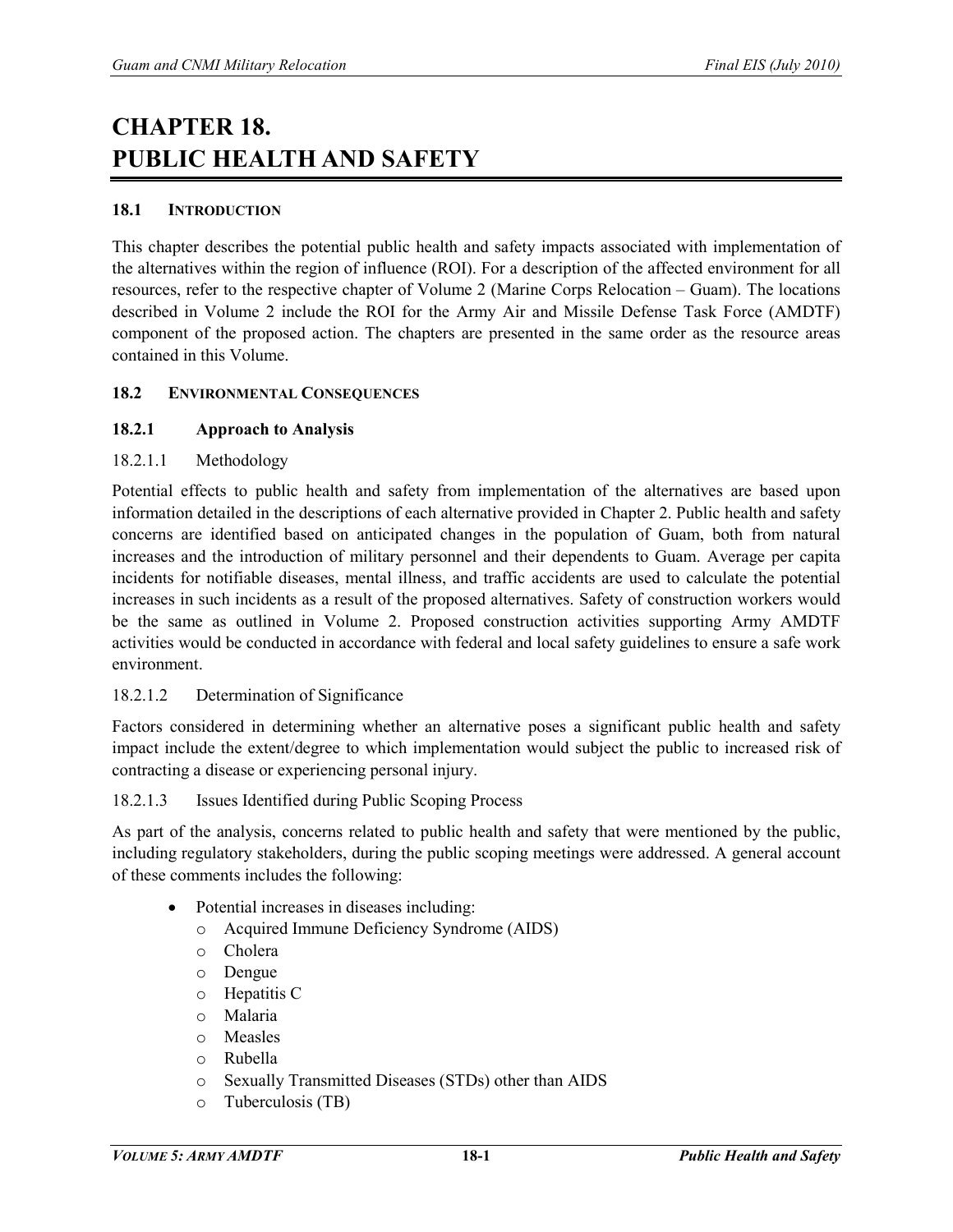- o Typhoid Fever
- Potential increases in mental illness
- Potential increases in traffic incidents
- Potential contact with unexploded ordnance (UXO).

# **18.2.2 Headquarters/Housing Alternatives**

This description of environmental consequences addresses all components of the proposed actions for the Army AMDTF. This includes the headquarters/housing component and the munitions storage component, each of which has three alternatives. A full analysis of each alternative is presented beneath the individual headings of this chapter. The weapons emplacement component has four alternatives. Detailed information on the weapons emplacements is contained in a Classified Appendix (Appendix L). A summary of impacts specific to each set of alternatives (including an unclassified summary of weapons emplacement impacts) is presented at the end of this chapter.

# 18.2.2.1 Headquarters/Housing Alternative 1 (Preferred Alternative)

Environmental/Social Safety

# *Water Quality*

As discussed in Volume 5, Chapter 4, construction and operational activities associated with the Army AMDTF would be implemented in accordance with standard operating procedures (SOPs) and Best Management Practices (BMPs), and in accordance with applicable regulations to prevent impacts to water quality.

However, the Guam Waterworks Authority (GWA) water system infrastructure does not meet the basic flow and pressure requirements for all customers. These conditions can result in microbiological and other contaminants entering the distribution system potentially resulting in illness. GWA water distribution system problems also exist, which may result in customers receiving inadequate supply/service. The Department of Defense (DoD) acknowledges the existing sub-standard conditions of key public infrastructure systems on Guam and the interest to have DoD fund improvements to these systems. DoD's ability to fund infrastructure improvements is limited by Federal law. However, to minimize adverse impacts associated with the proposed military relocation program, the DoD is leading a federal inter-agency effort to identify other Federal programs and funding sources that could benefit the people of Guam. The DoD cannot repair GWA distribution system problems but would attempt to identify ways to address them via the federal interagency task force. While groundwater production rates would increase, implementation of sustainability practices would reduce the amount of groundwater needed, which would help minimize impacts to groundwater availability. The resulting total annual groundwater production would be less than the sustainable yield and monitoring of groundwater chemistry would ensure no harm to existing or beneficial use. However, since it is doubtful that GWA could fund and implement required upgrades to water system in time for the proposed military relocation, it is anticipated that public health and safety impacts from increased demand on potable water and potential water-related illnesses would be significant.

# *Air Quality*

As discussed in Volume 5, Chapter 5, increased pollutants associated with construction and operational activities associated with the Army AMDTF would be less than significant. Although increased emissions would be less than significant, construction and operational activities would result in pollutant emissions, which could result in health impacts to individuals on Guam that could increase the use of health care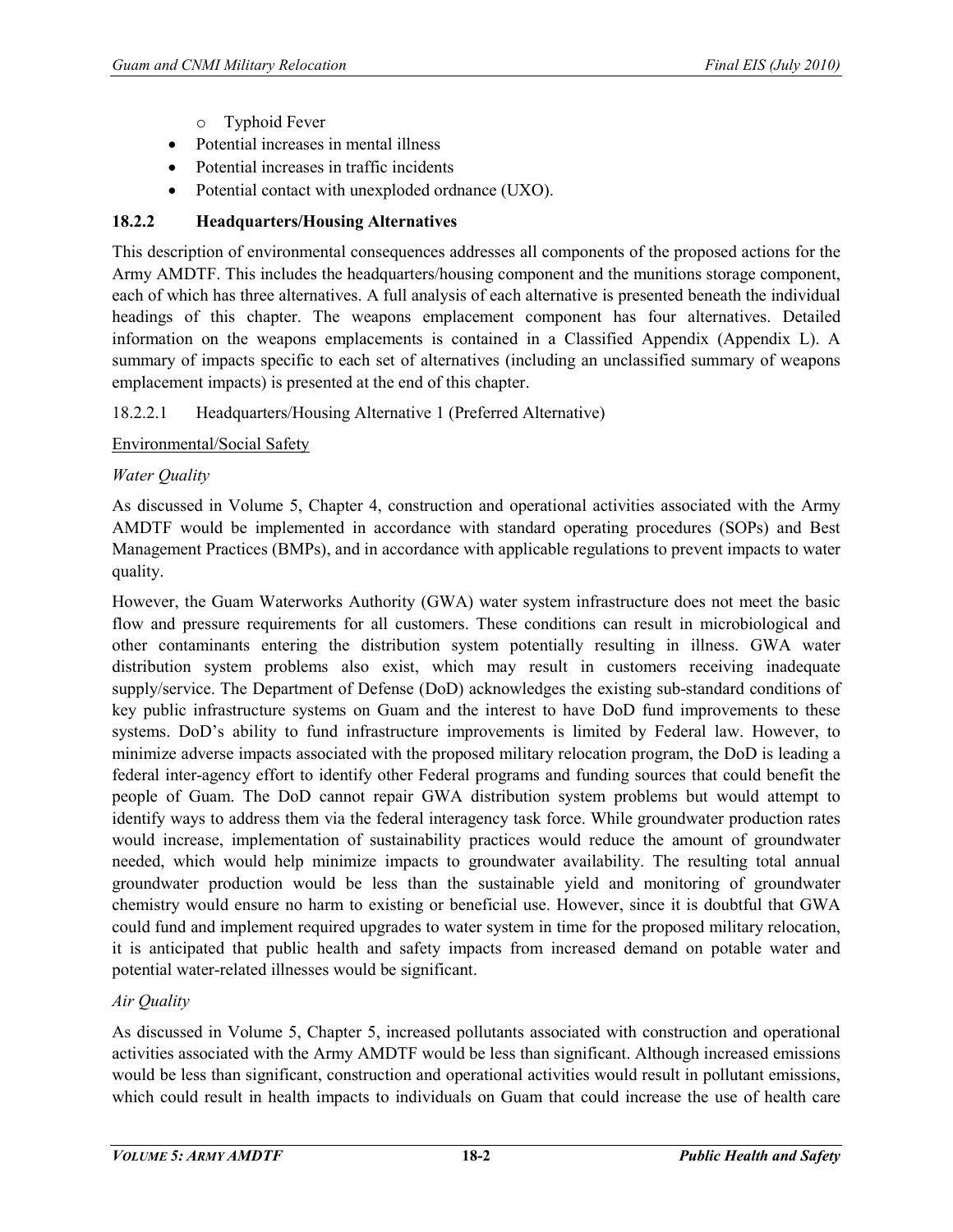services. Air pollution can harm individuals when it accumulates in the air in high enough concentrations. People exposed to high enough levels of certain air pollutants may experience:

- irritation of the eyes, nose, and throat
- wheezing, coughing, chest tightness, and breathing difficulties
- worsening of existing lung and heart problems
- increased risk of heart attack

In addition, long-term exposure to air pollution has been linked to certain types of cancer and damage to the immune, neurological, reproductive, and respiratory systems. Some groups of people are especially sensitive to common air pollutants such as particulates and ground-level ozone.

Because air emission increases would be less than significant, it is anticipated that Guam clinics and hospital would have adequate staffing handle air quality-related illnesses; therefore, less than significant impacts to health care services would be anticipated as a result of emissions from construction and operational activities.

#### *Hazardous Substances*

Activities associated with the Army AMDTF would result in an increase in the use, handling, storage, transportation, and disposition of hazardous substances. These activities would be conducted in accordance with applicable hazardous material and waste regulations, and established BMPs and SOPs to ensure the health and safety of workers and the general public is maintained. BMPs and SOPs include:

- Implementing Hazardous Materials Management Plans.
- Implementing Facility Response Plans.
- Implementing Spill Prevention Control and Countermeasures plans (training, spill containment and control procedures, clean up, notifications, etc.). Also, ensure personnel are trained in accordance with spill prevention, control, and clean up methods.
- Implementing Stormwater Pollution Prevention Plans.
- Implementing hazardous materials minimization plans.
- Ensuring DoD personnel and contractors are trained as to proper container labeling, storage, staging, and transportation requirements for hazardous materials.
- Ensuring that the Defense Reuse and Marketing Office has sufficient hazardous materials storage, transportation, and disposal capacity prior to any expected increases.
- Verifying full compliance with federal and local laws and regulations, as well as DoD requirements, and implementing corrective actions as necessary.

Because hazardous substance management activities would be conducted in accordance with applicable regulations and established BMPs and SOPs, no impacts to public health and safety are anticipated.

#### *Health Care Services*

Volume 5, Chapter 16 discusses the impact of an increased patient to health care provider ratio as a result of population growth associated with the Army AMDTF. The DoD acknowledges the existing substandard conditions of health care services on Guam and the interest to have DoD fund improvements to these services. DoD's ability to fund these services is limited by Federal law. However, to minimize adverse impacts associated with the proposed Army AMDTF, the DoD is leading a federal inter-agency effort to identify other Federal programs and funding sources that could benefit health care services of Guam. It is anticipated that short- and mid-term medical staffing requirements would increase over current requirements as a result of increased population. During the peak construction year (2015) 2 additional doctors (3.5% increase) and 10 additional nurses (3% increase) would be required at Guam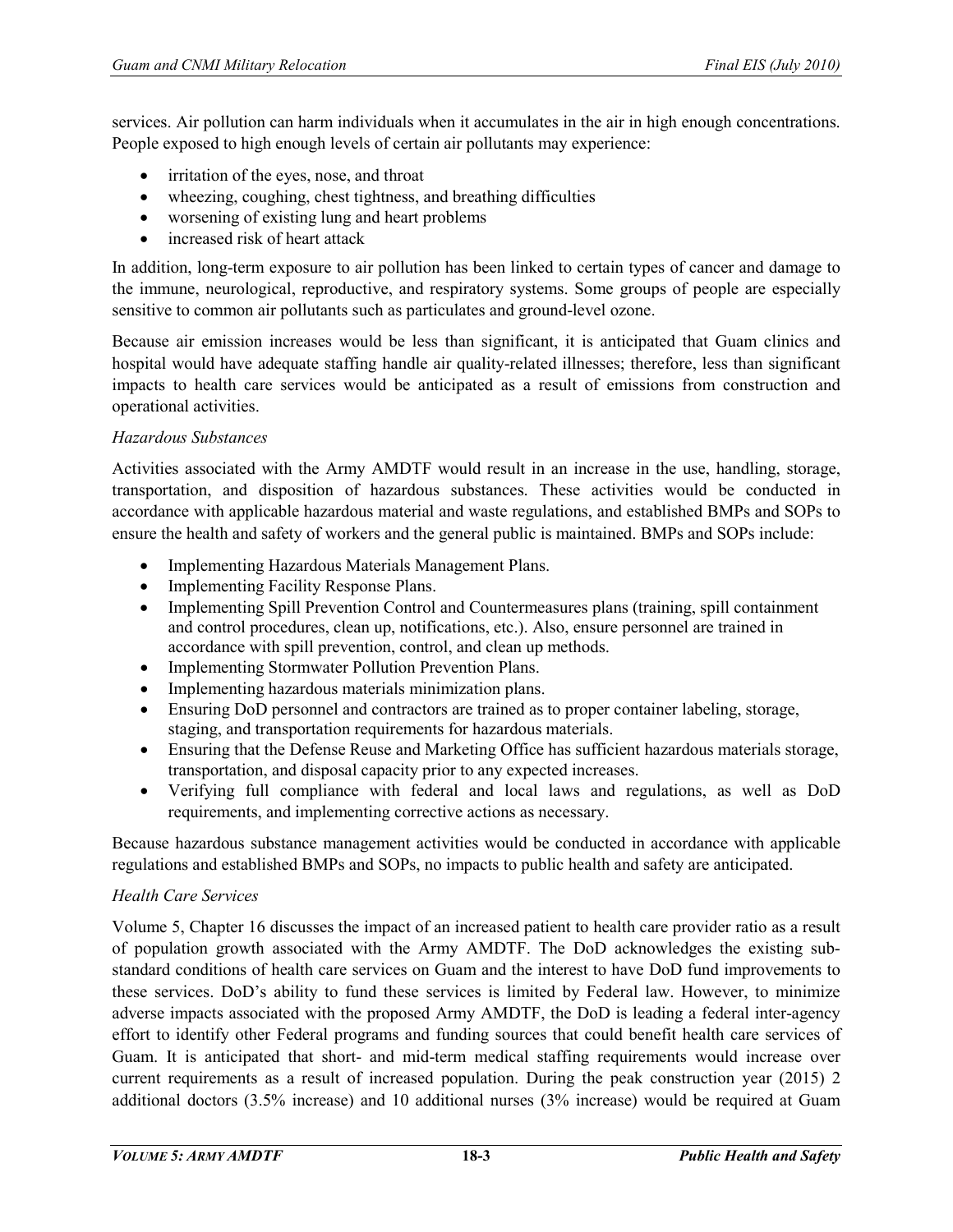Memorial Hospital to maintain the current service ratios; the number of additional doctors drops to less than  $1$  ( $\leq$ 1% increase) and nurses drops to  $1$  ( $\leq$ 1% increase) after construction activities are completed. These additional health care professionals would be hired in order to maintain current service ratios. Without corresponding increases in health care providers potential health and safety impacts could include:

- longer wait/response times for patients
- fewer or no available providers on island for chronic or acute issues
- complications or death from delayed treatment, and/or
- requirements for patients to travel off-island to receive adequate treatment

It is anticipated that Guam clinics and hospital would not be able to increase staffing to meet current health care service ratios and would not be capable of handling a potential increase in illnesses unless the federal inter-agency task force succeeds in finding funding or other assistance to help Guam correct these deficiencies. Therefore, because corresponding increases in doctors and nurses are not anticipated to occur to maintain existing service conditions, significant impacts to health care services are anticipated.

#### *Public Services*

*Police Service.* Volume 5, Chapter 16 discusses staffing requirements for Guam Police Department (GPD) necessary to cope with population increases associated with the Army AMDTF. It is anticipated that short- and mid-term GPD staffing requirements would increase over current requirements as a result of increased population. During the peak construction year (2015) the GPD would require 11 (3.5% increase) additional officers to maintain the current service ratio; the number of additional officers drops to 4 (1% increase) after construction activities are completed. Without increases in police services (i.e., more police officers) to compensate for population increases, it would be expected that crime rates and police response times would also increase. As a result, the severity of consequences associated with crimes may worsen (i.e., there may be increased injury and or death associated with delayed police responses). The DoD acknowledges the existing sub-standard conditions of protective services on Guam and the interest to have DoD fund improvements to these services. DoD's ability to fund these services is limited by Federal law. However, to minimize adverse impacts associated with the proposed Army AMDTF, the DoD is leading a federal inter-agency effort to identify other Federal programs and funding sources that could benefit protective services of Guam. It is anticipated that GPD would not be able to increase staffing to meet current service ratios unless the federal inter-agency task force succeeds in finding funding or other assistance to help Guam correct these deficiencies. Therefore, because corresponding increases in GPD personnel are not anticipated to occur to maintain existing service conditions, significant impacts to police services are anticipated.

*Fire Service.* Volume 5, Chapter 16 discusses staffing requirements for Guam Fire Department (GFD) necessary to cope with population increases associated with the Army AMDTF. It is anticipated that short- and mid-term GFD staffing requirements would increase over current requirements as a result of increased population. During the peak construction year (2015) the GFD would require 6 (3% increase) additional firefighters to maintain the current service ratio; the number of additional firefighters drops to 1 (<1% increase) after construction activities are completed. Without increases in fire protection services (i.e., more firemen, trucks, and stations) to compensate for population increases, it is anticipated that response times to incidents would increase. As a result, increases in property damage and injuries/deaths could be expected. The DoD acknowledges the existing sub-standard conditions of protective services on Guam and the interest to have DoD fund improvements to these services. DoD's ability to fund these services is limited by Federal law. However, to minimize adverse impacts associated with the proposed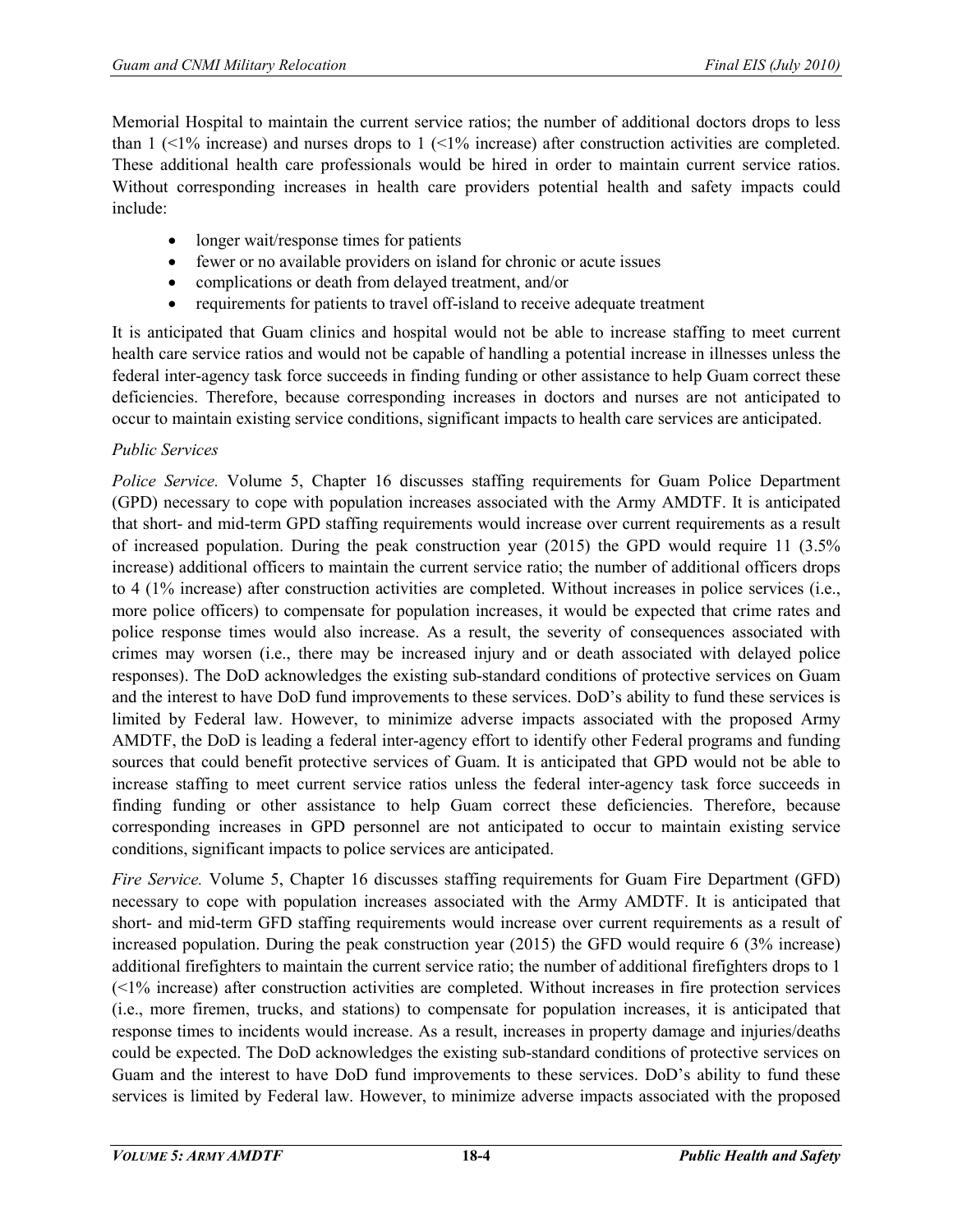Army AMDTF, the DoD is leading a federal inter-agency effort to identify other Federal programs and funding sources that could benefit protective services of Guam. It is anticipated that GFD would not be able to increase staffing to meet current service ratios unless the federal inter-agency task force succeeds in finding funding or other assistance to help Guam correct these deficiencies. Therefore, because corresponding increases in GFD personnel are not anticipated to occur to maintain existing service conditions, significant impacts to fire services are anticipated.

#### Notifiable Diseases

A potential increase in disease occurrences due to the addition of approximately 1,830 Army AMDTF personnel and dependents, as well as natural population increases, would be anticipated. A natural annual increase of 1.4% in the Guam population is expected, resulting in a population of approximately 201,095 by the year 2019. Using the average per capita rates for notifiable diseases on Guam, the potential changes in the numbers of disease occurrence estimates were based on the natural increase in population, and the anticipated introduction of military and civilian personnel and their dependants to Guam. In addition to the increase in personnel and natural population increase on Guam, the construction workforce visiting Guam from other countries to support Army AMDTF construction requirements would have the potential to contribute additional notifiable disease incidents during the construction period.

With construction activities, there is a potential for standing water and water based vectors such as mosquitoes and related diseases. Most mosquitoes require quiet, standing water or moist soil where flooding occurs to lay their eggs. Removal of standing water sources and/or promotion of drainage would eliminate potential breeding sites. In compliance with Guam Code Annotated (10 GCA 36-Mosquito Control), to limit the amount of standing water at construction sites, stagnant water pools, puddles, and ditches would be drained or filled; containers that catch/trap water (e.g., buckets, old tires, cans) would be removed; and if necessary, pesticide application (e.g., *Bacillus thuringensis*) would be used to help control mosquitoes. Implementing these BMPs would reduce the opportunities for an outbreak of waterrelated diseases.

Based on the projected 2019 population of Guam, and the addition of approximately 1,580 Army AMDTF personnel and dependents, the annual numbers of AIDS, cholera, dengue, hepatitis C, malaria, measles, rubella, and typhoid fever cases would not be anticipated to increase; however, occurrences of STDs and TB would likely increase. Young adults are more likely to be susceptible to STDs.

During the construction period, the construction workforce visiting Guam from other countries would have the potential to contribute additional cases of STDs and TB annually. The annual number of AIDS cholera, dengue, Hepatitis C, malaria, measles, rubella, and typhoid fever cases is not anticipated to increase and would remain at about one case annually.

The potential increase in disease occurrences would be low and not likely to impact the resources of the citizens of Guam. The DoD acknowledges the existing sub-standard conditions of health care services on Guam and the interest to have DoD fund improvements to these services. DoD's ability to fund these services is limited by Federal law. However, to minimize adverse impacts associated with the proposed Army AMDTF, the DoD is leading a federal inter-agency effort to identify other Federal programs and funding sources that could benefit health care services of Guam. The military installations offer hospitals and clinic facilities to treat military personnel; therefore, the presence of additional military personnel and their dependents would not increase stress on the public hospital and other clinics on Guam. Additionally, military personnel are vaccinated against multiple diseases including measles, rubella, and typhoid fever, which would preclude them from the potential increase in disease incidents. Vaccinations for AIDS and STDs are not available. Based on the potential for an increase in notifiable diseases, a significant impact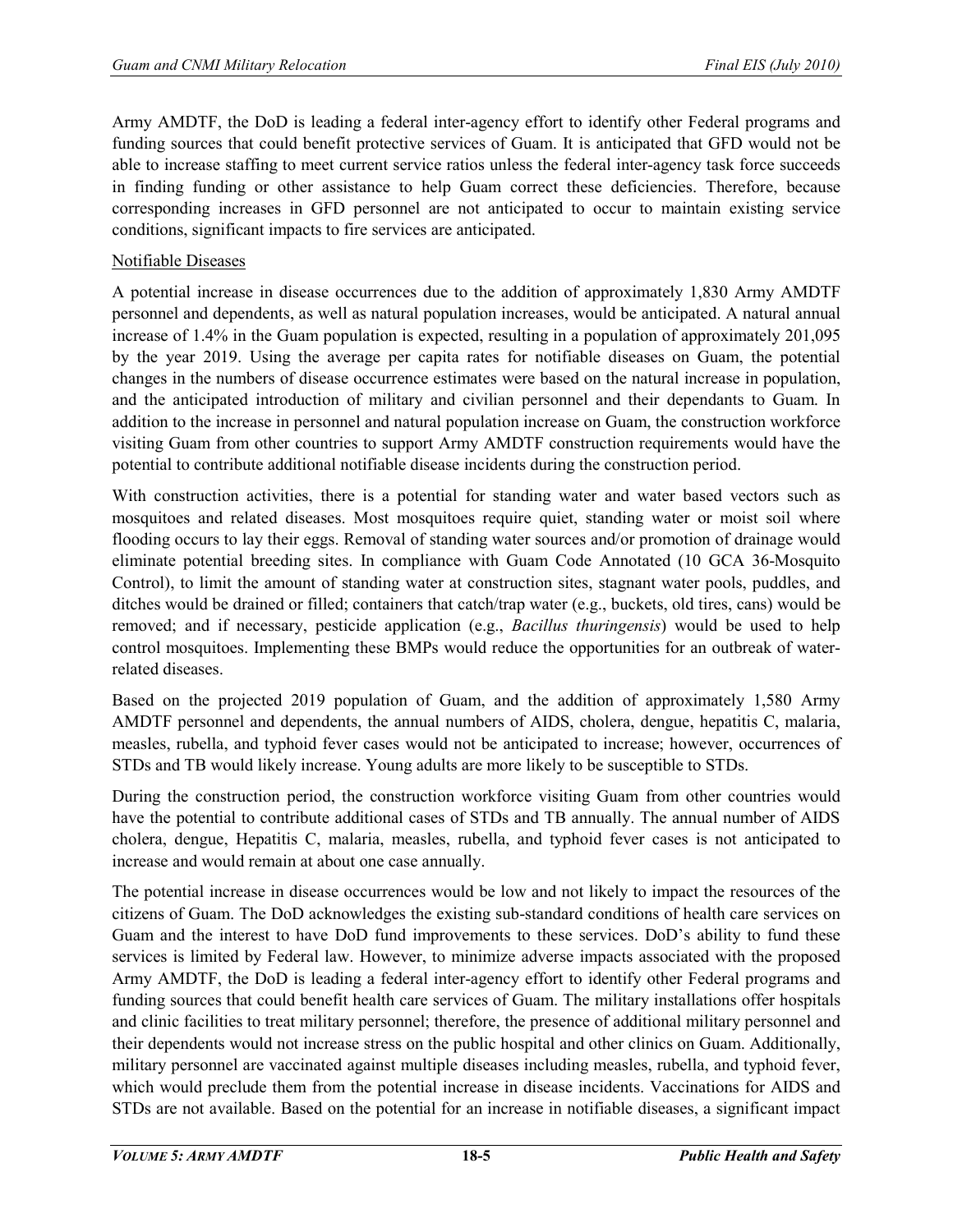to health care services is anticipated unless the federal inter-agency task force succeeds in finding funding or other assistance to help Guam correct health care service deficiencies.

#### Mental Illness

Based on the average per capita rates for mental illness on Guam, the potential increase in mental illness occurrences was estimated based on the natural increase in population, and the anticipated introduction of Army AMDTF personnel and dependents to Guam. Based on the projected 2019 population of Guam, the annual number of mental illness cases is estimated to increase by one. The potential increase in mental illness occurrences is low. The DoD acknowledges the existing sub-standard conditions of health care services on Guam and the interest to have DoD fund improvements to these services. DoD's ability to fund these services is limited by Federal law. However, to minimize adverse impacts associated with the Army AMDTF, the DoD is leading a federal inter-agency effort to identify other Federal programs and funding sources that could benefit the health care services of Guam. During the construction period, the construction workforce visiting Guam from other countries would have the potential to contribute two additional mental illness cases annually. Based on the small potential for increase in mental illness cases (including construction workforce contribution), Alternative 1 would result in less than significant impacts to public health and safety (from mental illness).

#### Traffic Incidents

The increased number of Army AMDTF personnel and their dependents would potentially add to the number of vehicles on Guam's roadways, traffic congestion, automobile accidents, and traffic related fatalities. Using the average per capita rates for traffic accidents and traffic fatalities on Guam, potential increases were estimated based on the natural increase in population, and the anticipated introduction of Army AMDTF personnel and dependents to Guam.

Based on the additional Army AMTDF increase in personnel and dependents moving to Guam, the annual number of traffic accidents would potentially increase by 61 to a total of 7,795 with no increase in traffic related fatalities. Young adults that are of legal driving age would be more likely to experience a traffic incident. During the construction period, the construction workforce visiting Guam from other countries would have the potential to increase the number of traffic incidents by 2,095. The annual number of traffic fatalities is not anticipated to increase. The DoD acknowledges the existing substandard conditions of key public infrastructure systems on Guam and the interest to have DoD fund improvements to these systems. DoD's ability to fund infrastructure improvements is limited by Federal law. However, to minimize adverse impacts associated with the proposed Army AMDTF, the DoD is leading a federal inter-agency effort to identify other Federal programs and funding sources that could benefit the infrastructure of Guam. Only a small potential for increase in traffic incidents is anticipated from the addition of Army AMDTF personnel and their dependents (as well as the construction workforce contribution); therefore, Alternative 1 would result in no impact to public health and safety (from traffic incidents).

#### UXO

The Island of Guam was an active battlefield during World War II. As a result, unexploded military munitions may still remain. Excavation for building foundations, roads, underground utilities, and other infrastructure would potentially encounter unexploded military munitions in the form of UXO, Discarded Military Munitions, and Materials Potentially Presenting an Explosive Hazard. Exposure to these Munitions and Explosives of Concern (MEC) would potentially result in death or injury to workers or to the public. To reduce the potential hazards related to exposure to MEC, in accordance with DoD Directive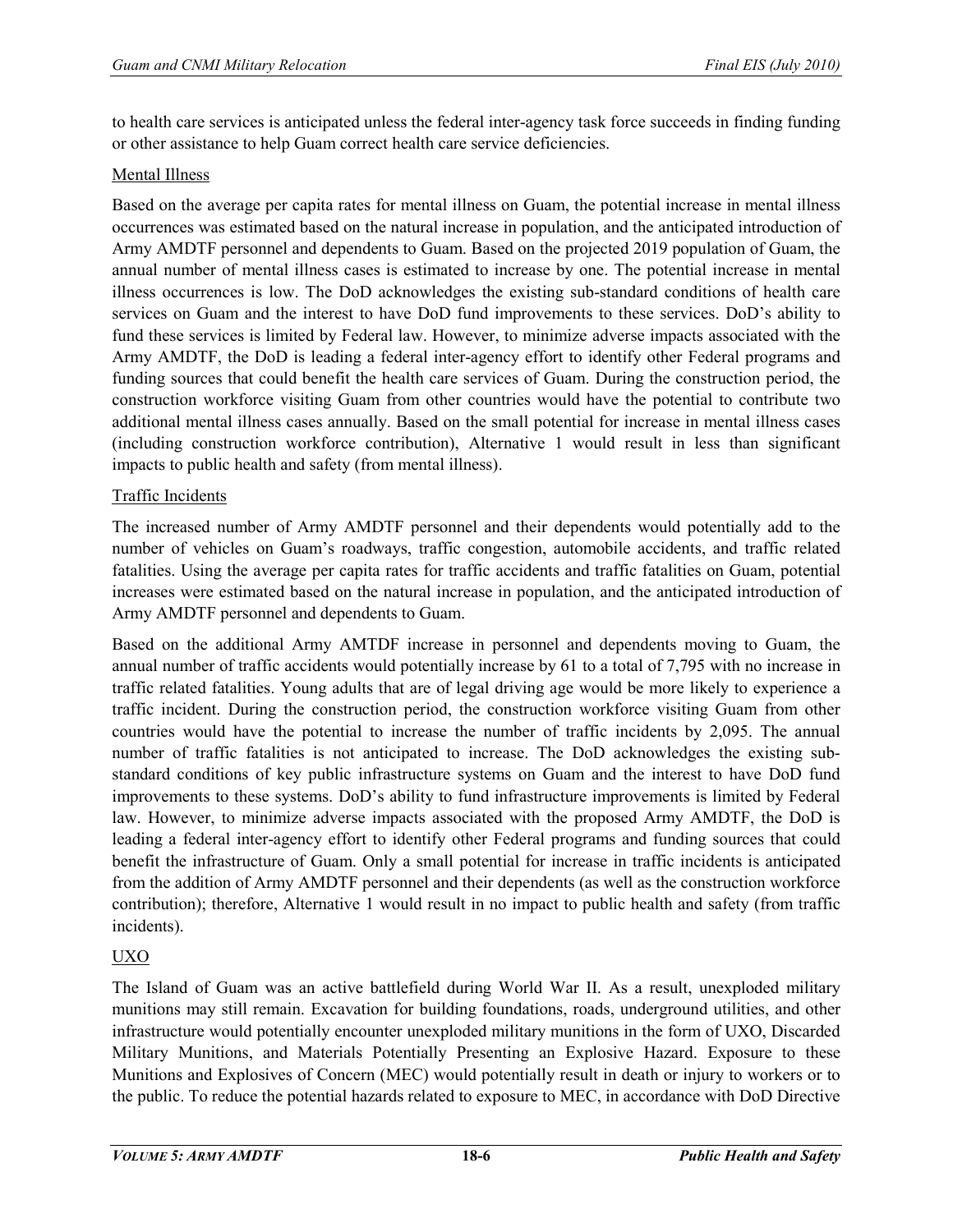6055.9 (DOD Ammunition and Explosive Safety Standard) and NOSSA Instruction 8020.15B, ESS documentation would be prepared that outlines specific measuers that would be implemented to ensure the safety of workers and the public. BMPs that would be implemented include having qualified UXO personnel perform surveys to identify and remove potential MEC items prior to the initiation of ground disturbing activities. Additional safety precautions would include UXO personnel supervision during earth moving activities and MEC awareness training for construction personnel involved in grading and excavations, prior to and during ground-disturbing activities. The identification and removal of MEC (prior to initiating construction activities) and training would ensure minimization of potential impacts; therefore, Alternative 1 would result in less than significant impacts to public health and safety (from UXO).

#### Alternative 1 Proposed Mitigation Measures

Mitigation measures proposed for providing adequate public health and protective services resources would be for the federal inter-agency task force to succeed in finding funding and/or other assistance to help Guam upgrade capacity to care for increased incidence of illnesses and meet service ratios for police and fire services. Funding should be provided in a timely manner in order to effectively mobilize prior to the population increase created by the proposed Army actions (construction) and relocation.As a measure to decrease the rapid population increase associated with the operations phase, the DoD could prohibit dependents from accompanying military personnel until the construction phase has ended (described in Volume 1 Chapter 4). Another measure the DoD could implement is to reduce population impacts by lowering peak population levels during the construction period (described in Volumes 1 and 7).

#### 18.2.2.2 Headquarters/Housing Alternative 2

Potential impacts to public health and safety from implementation of Alternative 2 would be the same as those discussed under Alternative 1.

#### Alternative 2 Proposed Mitigation Measures

The proposed mitigation measures would be the same as for Alternative 1.

#### 18.2.2.3 Headquarters/Housing Alternative 3

Potential impacts to public health and safety from implementation of Alternative 3 would be the same as those discussed under Alternative 1.

#### Alternative 3 Proposed Mitigation Measures

The proposed mitigation measures would be the same as for Alternative 1.

#### **18.2.3 Munitions Storage Alternatives**

#### 18.2.3.1 Munitions Storage Alternative 1 (Preferred Alternative)

Proposed construction and infrastructure improvements related to the Army AMDTF would be consistent with established explosive safety quantity distance arcs. The new earth covered magazines and/or modular storage magazines would be designed and constructed in accordance with Air Force and Army criteria for explosives storage. Therefore, construction activity and subsequent operations would not result in any greater safety risk. Ordnance would be handled, stored, and transported in accordance with applicable Air Force and Army requirements and all munitions handling would be carried out by trained, qualified personnel. Thus, no impacts related to explosives safety are anticipated.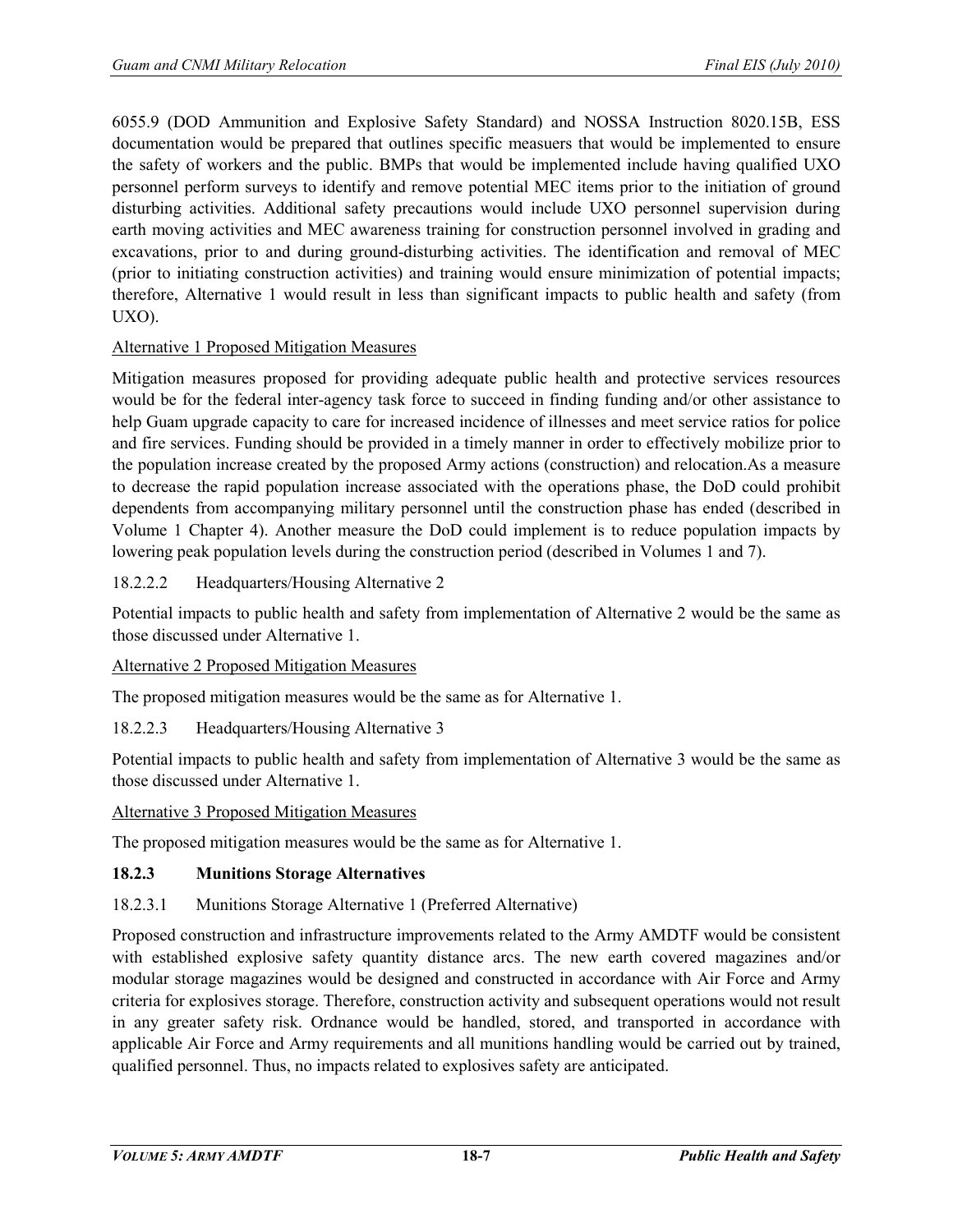Potential impacts to public health and safety from implementation of Munitions Storage Alternative 1 would be similar to those of Headquarters/Housing Alternative 1. Therefore, Munitions Storage Alternative 1 would have significant impacts to water quality illness, health care services, protective services, and notifiable diseases; less than significant impacts to health and safety due to air quality illness, mental illness, and UXO; and no impacts to health and safety due to hazardous substances or traffic incidents.

#### Alternative 1 Proposed Mitigation Measures

Mitigation measures proposed for providing adequate public health and protective services resources would be for the federal inter-agency task force to succeed in finding funding and/or other assistance to help Guam upgrade capacity to care for and help prevent increased incidence of illnesses and meet service ratios for police and fire services. Funding should be provided in a timely manner in order to effectively mobilize prior to the population increase created by the proposed Army actions (construction) and relocation.

As a measure to decrease the rapid population increase associated with the operations phase, the DoD could prohibit dependents from accompanying military personnel until the construction phase has ended (described in Volume 1 Chapter 4). Another measure the DoD could implement is to reduce population impacts by lowering peak population levels during the construction period (described in Volumes 1 and 7).

#### 18.2.3.2 Munitions Storage Alternative 2

Potential impacts to public health and safety from implementation of Munitions Storage Alternative 2 would be the same as those for Alternative 1.

#### Alternative 2 Proposed Mitigation Measures

The proposed mitigation measures would be the same as for Alternative 1.

18.2.3.3 Munitions Storage Alternative 3

Potential impacts to public health and safety (i.e., disease, mental illness, traffic incidents, and UXO) from implementation of Munitions Storage Alternative 3 would be the same as those discussed under Alternative 1.

#### Alternative 3 Proposed Mitigation Measures

The proposed mitigation measures would be the same as for Alternative 1.

#### **18.2.4 Weapons Emplacement Alternatives**

Detailed information on the weapons emplacements is contained in a Classified Appendix (Appendix L). An unclassified summary of impacts specific to each set of alternatives is presented at the end of this chapter.

#### Weapons Emplacement Alternatives Proposed Mitigation Measures

No mitigation measures are proposed.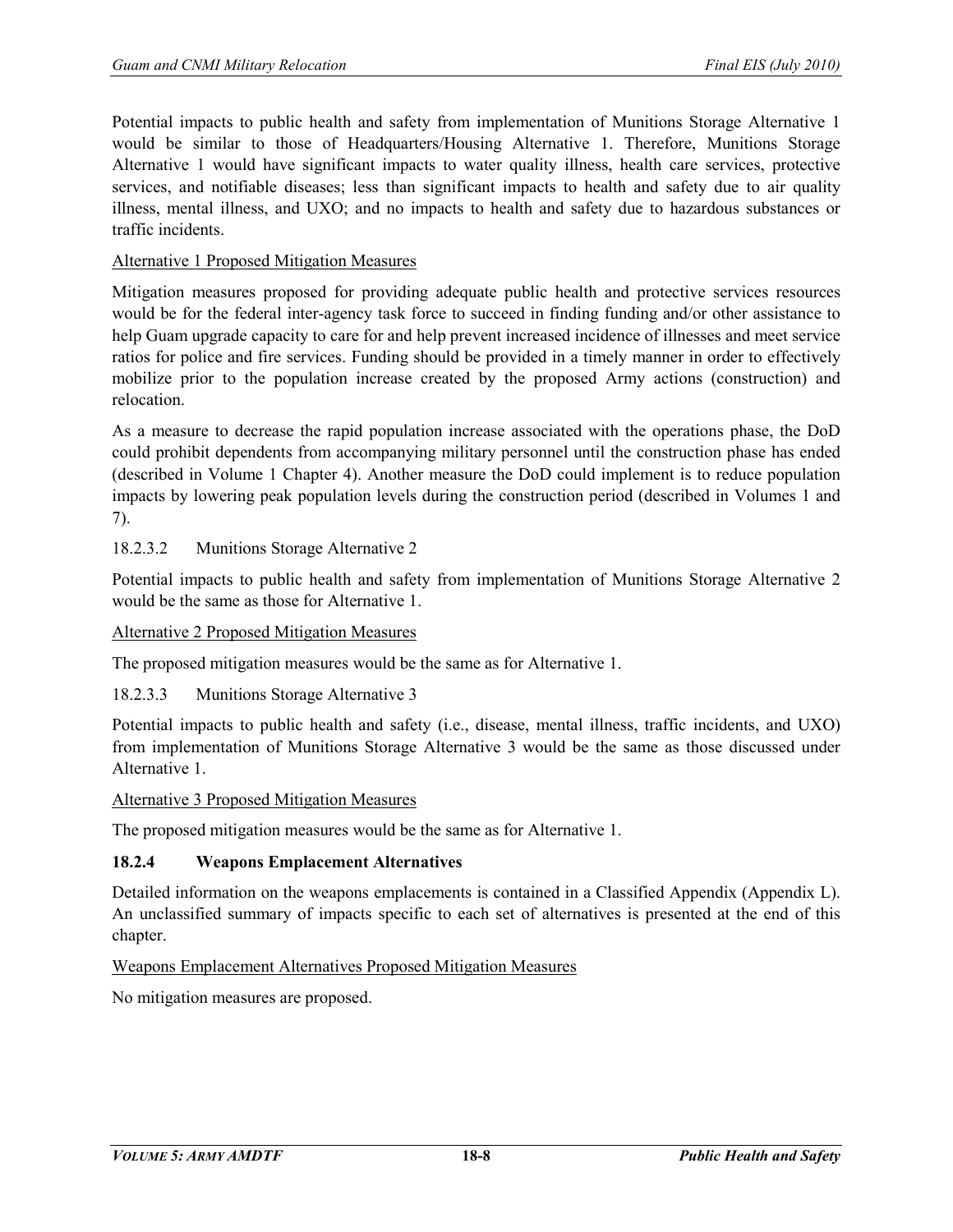#### **18.2.5 No-Action Alternative**

#### 18.2.5.1 Environmental/Social Safety

#### Water Quality

No new impacts to public health and safety associated with water quality would result from construction or operational activities on Guam. Therefore no impacts to public safety from water quality would be expected from the no-action alternative.

#### Air Quality

No new impacts to public health and safety associated with air quality would result from construction or operational activities on Guam. Therefore no impacts to public safety from air emissions would be expected from the no-action alternative.

#### Hazardous Substances

No increase in the types or quantities of hazardous substances would be anticipated under the no-action alternative. Management of hazardous substances would continue to be conducted in accordance with applicable hazardous material and waste regulations, and established BMPs and SOPs to ensure the health and safety of workers and the general public is maintained. Therefore no impacts to management of hazardous substances would be expected from the no-action alternative.

#### Health Care Services

No increases in demand for health care services would occur as a result of additional military activities on Guam. However, the natural increase in population would result in a slight increase in demand for these services. As a result of natural population increase on Guam, approximately 1 additional doctor and 3 additional nurses would be required to maintain the current service ratios. These additional health care professionals would be hired in order to maintain current service ratios. Without corresponding increases in health care providers potential health and safety impacts could include:

- longer wait/response times for patients
- fewer or no available providers on island for chronic or acute issues
- complications or death from delayed treatment, and/or
- requirements for patients to travel off-island to receive adequate treatment.

However, because corresponding increases in doctors and nurses are anticipated to occur to maintain existing service conditions, no impact to health care services from the no-action alternative is anticipated.

#### Public Services

Under the no-action alternative, natural increases in population on Guam would result in an increased need for police and firefighting presence on the island. As a result of natural population increase on Guam, approximately 3 additional police officers and 5 additional firefighters would be required to maintain the current service ratios. The GPD and GFD would hire these additional personnel in order to maintain current service ratios. Without increases in police and fire services (i.e., more police officers and firefighters) to compensate for population increases, it would be expected that response times would increase. As a result, the severity of consequences associated with crimes and fire may worsen (i.e., there may be increased injury and or death associated with delayed responses). However, because corresponding increases in police and fire service are anticipated to occur to maintain existing service conditions, no impact to public services from the no-action alternative is anticipated.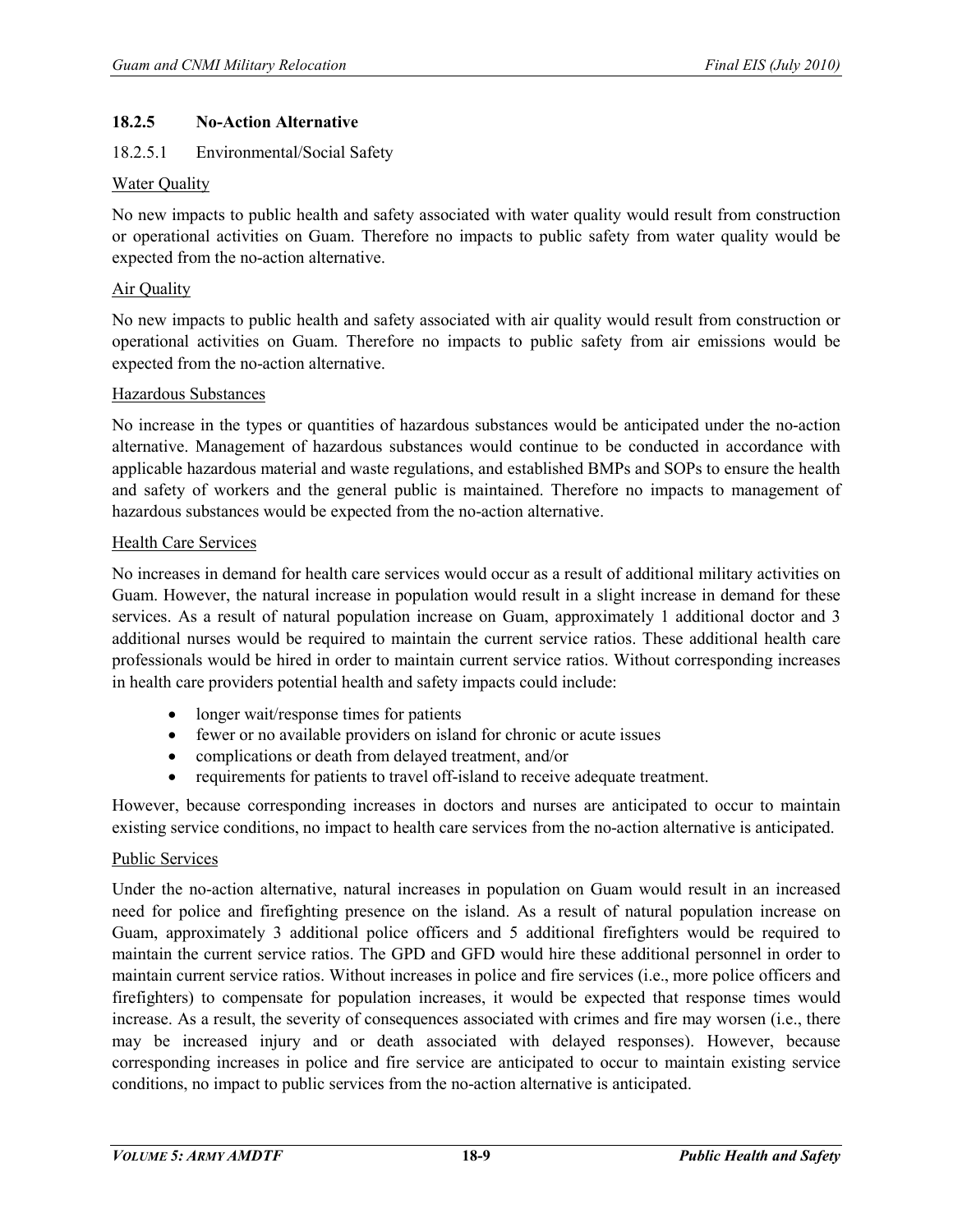#### 18.2.5.2 Notifiable Diseases

A potential increase in disease occurrences due to the natural increase in population would be anticipated. Using the average per capita rates for notifiable diseases on Guam, the potential increase in disease occurrences was estimated based on the natural increase in population.

Based on the anticipated 2019 population of Guam, the annual number of AIDS cases would potentially increase by one to a total of six cases; cholera, dengue, malaria, measles, rubella, and Typhoid fever cases would not be anticipated to increase; and the number of cases of hepatitis C would potentially increase by one to a total of four cases. The number of cases of STDs would potentially increase by 156 to a total of 827 cases. Young adults would be more likely to contract an STD. The number of cases of TB could increase by 15 to a total of 83 cases. The potential increase in notifiable diseases would occur from natural population increases on the island rather than from proposed military actions; Government of Guam (GovGuam) would ensure adequate health care for Guam residents. Therefore, the no-action alternative would result in no impacts to public health and safety (from notifiable diseases).

#### 18.2.5.3 Mental Illness

A potential increase in mental illness occurrences due to the natural increase in population would occur. Using the average per capita rates for mental illness on Guam, the potential increase in mental illness occurrences was estimated based on the natural increase in population. Based on the anticipated 2019 population of Guam, the annual number of mental illness cases would potentially increase by 41 to a total of 218 cases. The potential increase in mental illness cases would occur from natural population increases on the island rather than from proposed military actions and GovGuam would ensure adequate health care for Guam residents. Therefore, the no-action alternative would result in no impacts to public health and safety (resulting from mental illness).

#### 18.2.5.4 Traffic Incidents

A potential increase in traffic accidents and traffic fatalities due to the natural increase in population would occur. Using the average per capita rates for traffic accidents and traffic fatalities on Guam, the potential increase in traffic accidents and traffic fatalities was estimated based on the natural increase in population.

Based on the anticipated 2019 population of Guam, the annual number of traffic accidents would potentially increase by 1,083 to a total of 7,734 and the number of traffic fatalities would potentially increase by three to a total of 21. Young adults that are of legal driving age would be more likely to experience a traffic incident. The potential increase in traffic incidents would occur from natural population increases on the island rather than from proposed military actions and the Guam Department of Transportation and Police Department would ensure traffic safety measures are in place to provide safe road conditions. Therefore, the no-action alternative would result in no impacts to public health and safety (from traffic accidents).

#### 18.2.5.5 UXO

The Island of Guam was an active battlefield during World War II. As a result of the invasion, occupation, and defense of the island by Japanese forces and the assault by Allied/American forces to retake the island, unexploded military munitions may still remain. Under the no-action alternative, no excavation for building foundations, roads, underground utilities, and other infrastructure would occur in support of proposed Army AMDTF requirements. As a result, there would not be an increase in the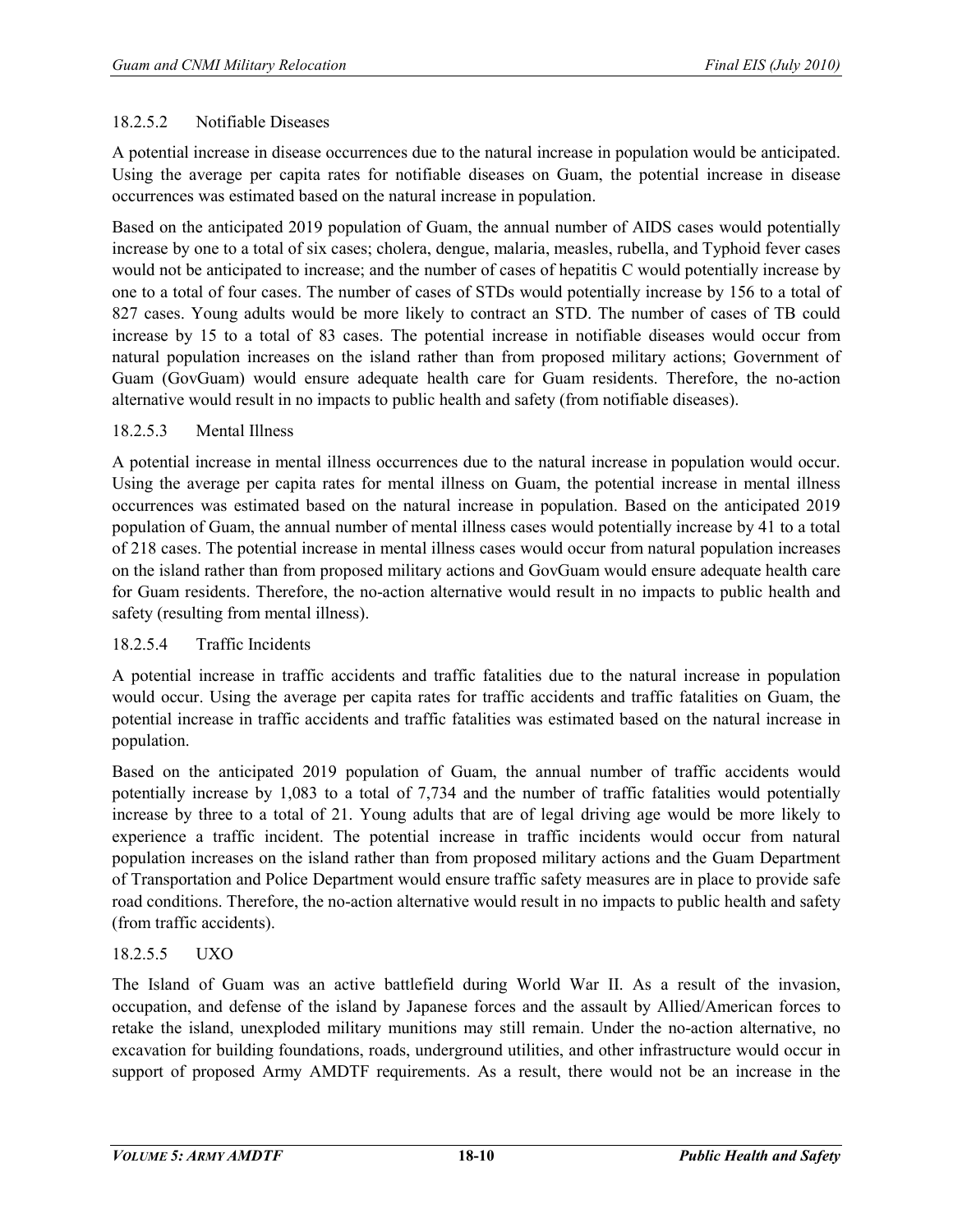likelihood of encountering unexploded military munitions. Therefore, the no-action alternative would result in no impacts to public health and safety (from UXO).

#### **18.2.6 Summary of Impacts**

Tables 18.2-1, 18.2-2, and 18.2-3 summarize the potential impacts of each major component – headquarters/housing, munitions storage, and weapons emplacement, respectively. A text summary is provided below.

| Alternative 1                                                                                                                                                                                                                                                                                                                                                                              | Alternative 2                                                                                                                                                                                                                                                                      | Alternative 3                                                                                                                                                                                                                                                        |
|--------------------------------------------------------------------------------------------------------------------------------------------------------------------------------------------------------------------------------------------------------------------------------------------------------------------------------------------------------------------------------------------|------------------------------------------------------------------------------------------------------------------------------------------------------------------------------------------------------------------------------------------------------------------------------------|----------------------------------------------------------------------------------------------------------------------------------------------------------------------------------------------------------------------------------------------------------------------|
| Construction                                                                                                                                                                                                                                                                                                                                                                               |                                                                                                                                                                                                                                                                                    |                                                                                                                                                                                                                                                                      |
| SI<br>Significant impacts to water-<br>$\bullet$<br>related illness, health care<br>services, protective services,<br>and notifiable diseases<br><b>LSI</b><br>Less than significant impacts<br>$\bullet$<br>to air quality, from UXO, and<br>due to mental illness<br>NI<br>No impacts to health and safety<br>$\bullet$<br>associated with hazardous<br>substances and traffic incidents | <b>SI</b><br>Significant impacts would be<br>$\bullet$<br>the same as for Alternative 1<br><b>LSI</b><br>Less than significant impacts<br>$\bullet$<br>would be the same as for<br>Alternative 1<br>NI<br>No impacts would be the same<br>$\bullet$<br>as for Alternative 1        | <b>SI</b><br>Significant impacts would be<br>$\bullet$<br>the same as for Alternative 1<br>LSI<br>Less than significant impacts<br>$\bullet$<br>would be the same as for<br>Alternative 1<br>NI<br>No impacts would be the same<br>$\bullet$<br>as for Alternative 1 |
| Operation                                                                                                                                                                                                                                                                                                                                                                                  |                                                                                                                                                                                                                                                                                    |                                                                                                                                                                                                                                                                      |
| SI<br>Significant impacts to water-<br>$\bullet$<br>related illness, health care<br>services, protective services,<br>and notifiable diseases<br><b>LSI</b><br>Less than significant impacts<br>$\bullet$<br>to air quality, from UXO, and<br>due to mental illness<br>NI<br>No impacts to hazardous<br>$\bullet$<br>substances and traffic incidents                                      | <b>SI</b><br>Significant impacts would be<br>$\bullet$<br>the same as for Alternative 1<br><b>LSI</b><br>Less than significant impacts<br>$\bullet$<br>would be the same as for<br>Alternative 1<br><b>NI</b><br>No impacts would be the same<br>$\bullet$<br>as for Alternative 1 | <b>SI</b><br>Significant impacts would be<br>the same as for Alternative 1<br><b>LSI</b><br>Less than significant impacts<br>$\bullet$<br>would be the same as for<br>Alternative 1<br>NI<br>No impacts would be the same<br>$\bullet$<br>as for Alternative 1       |

**Table 18.2-1. Summary of Headquarters/Housing Impacts – Alternatives 1, 2, and 3** 

*Legend:* LSI = Less than significant impact; NI = No impact; SI = Significant impact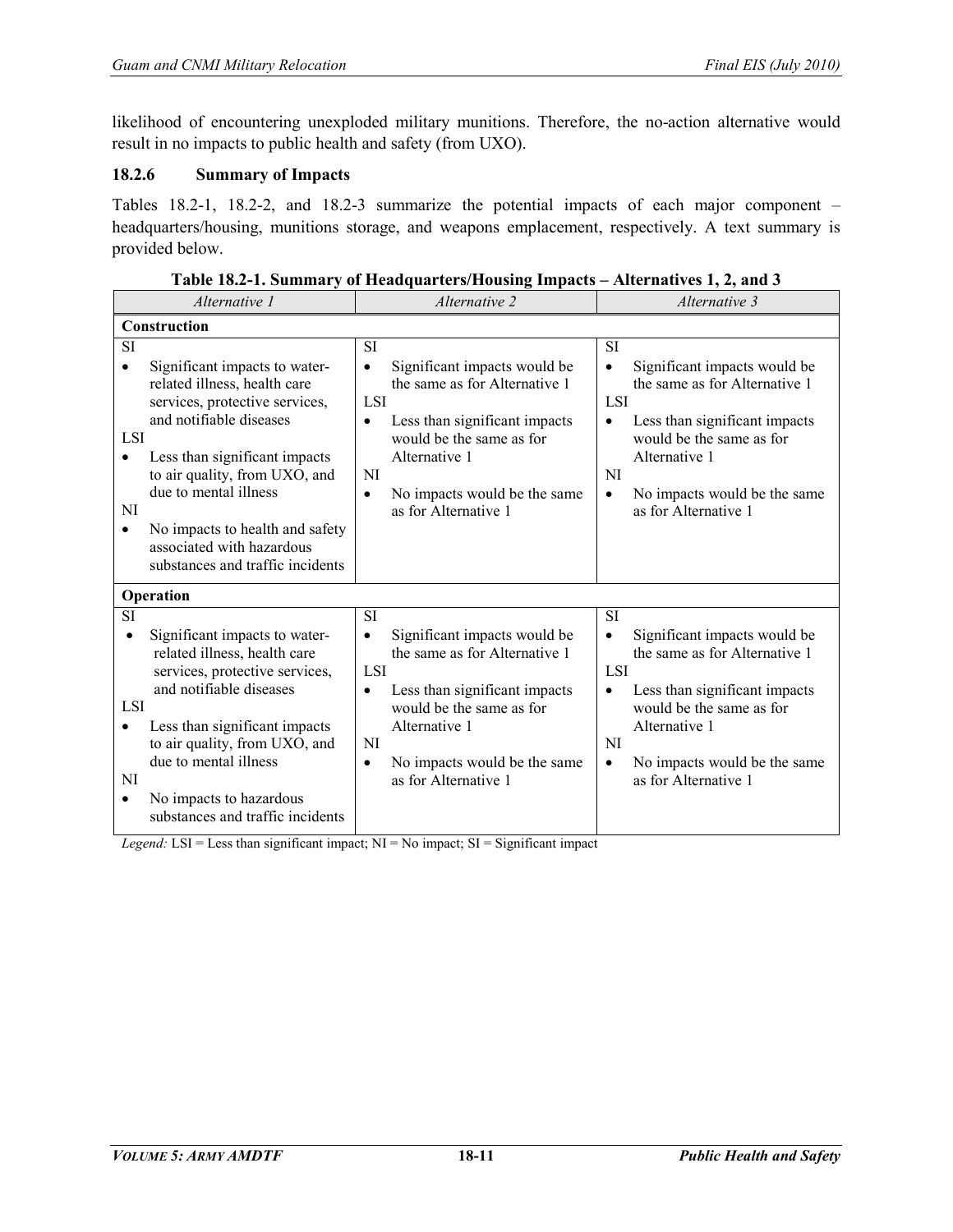| Alternative 1                                                                                                                                                                                                                                                                                                                                                                                                                                                            | Alternative 2                                                                                                                                                                                                                                                                                                                                                                                                                   | Alternative 3                                                                                                                                                                                                                                                               |
|--------------------------------------------------------------------------------------------------------------------------------------------------------------------------------------------------------------------------------------------------------------------------------------------------------------------------------------------------------------------------------------------------------------------------------------------------------------------------|---------------------------------------------------------------------------------------------------------------------------------------------------------------------------------------------------------------------------------------------------------------------------------------------------------------------------------------------------------------------------------------------------------------------------------|-----------------------------------------------------------------------------------------------------------------------------------------------------------------------------------------------------------------------------------------------------------------------------|
| Construction                                                                                                                                                                                                                                                                                                                                                                                                                                                             |                                                                                                                                                                                                                                                                                                                                                                                                                                 |                                                                                                                                                                                                                                                                             |
| <b>SI</b><br>Significant impacts to water-<br>$\bullet$<br>related illness, health care<br>services, protective services,<br>and notifiable diseases<br>LSI<br>Less than significant impacts<br>$\bullet$<br>to air quality, from UXO and<br>due to mental illness<br>NI<br>No impacts to health and<br>$\bullet$<br>safety due to hazardous<br>substances and traffic<br>incidents                                                                                      | <b>SI</b><br>Significant impacts would be<br>$\bullet$<br>the same as for Alternative 1<br>LSI<br>Less than significant impacts<br>$\bullet$<br>would be the same as for<br>Alternative 1<br>NI<br>No impacts would be the<br>$\bullet$<br>same as for Alternative 1                                                                                                                                                            | <b>SI</b><br>Significant impacts would be<br>$\bullet$<br>the same as for Alternative 1<br>LSI<br>Less than significant impacts<br>$\bullet$<br>would be the same as for<br>Alternative 1<br>NI<br>No impacts would be the same<br>$\bullet$<br>as for Alternative 1        |
| Operation                                                                                                                                                                                                                                                                                                                                                                                                                                                                |                                                                                                                                                                                                                                                                                                                                                                                                                                 |                                                                                                                                                                                                                                                                             |
| SI<br>Significant impacts to water-<br>$\bullet$<br>related illness, health care<br>services, protective services,<br>and notifiable diseases<br>LSI<br>Less than significant impacts<br>$\bullet$<br>to air quality, from UXO, and<br>due to mental illness<br>NI<br>No impacts to health and<br>$\bullet$<br>safety due to hazardous<br>substances, traffic incidents,<br>and explosives safety<br>$I_1, \ldots, J_r$ $I_1 \circ I_2 = I_1$ and there is an if and the | SI<br>Significant impacts would be<br>$\bullet$<br>the same as for Alternative 1<br><b>LSI</b><br>Less than significant impacts<br>$\bullet$<br>would be the same as for<br>Alternative 1<br><b>NI</b><br>No impacts would be the<br>$\bullet$<br>same as for Alternative 1<br>$\mathbf{A}$ . MI $\mathbf{A}$ M <sub>a</sub> $\mathbf{A}$<br>$\mathbf{r}$ and $\mathbf{r} = \mathbf{r}$ and $\mathbf{r} = \mathbf{r}$<br>للمقاط | <b>SI</b><br>Significant impacts would be<br>$\bullet$<br>the same as for Alternative 1<br>LSI<br>Less than significant impacts<br>$\bullet$<br>would be the same as for<br>Alternative 1<br><b>NI</b><br>No impacts would be the same<br>$\bullet$<br>as for Alternative 1 |

| Table 18.2-2. Summary of Munitions Storage Impacts - Alternatives 1, 2, and 3 |
|-------------------------------------------------------------------------------|
|-------------------------------------------------------------------------------|

*Legend:* LSI = Less than significant impact; NI = No impact; SI = Significant impact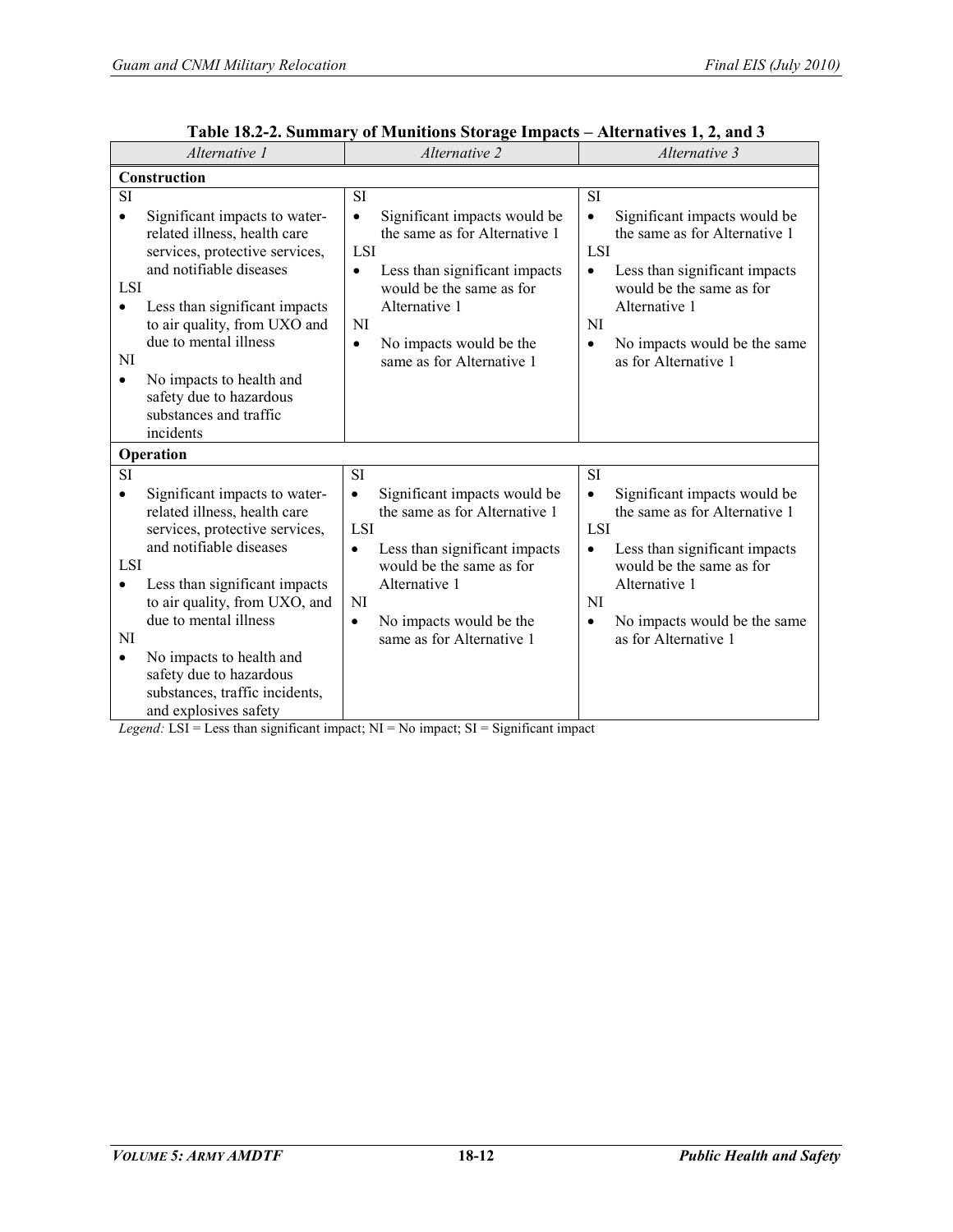| Alternative 1                                                                                                                        | Alternative 2                                                               | Alternative 3                                                                       | Alternative 4                                                                   |
|--------------------------------------------------------------------------------------------------------------------------------------|-----------------------------------------------------------------------------|-------------------------------------------------------------------------------------|---------------------------------------------------------------------------------|
| Construction                                                                                                                         |                                                                             |                                                                                     |                                                                                 |
| <b>LSI</b><br>Less than significant impacts<br>due to construction hazards,<br>UXO, and air quality                                  | <b>LSI</b><br>The impacts would<br>٠<br>be the same as for<br>Alternative 1 | <b>LSI</b><br>The impacts would<br>$\bullet$<br>be the same as for<br>Alternative 1 | LSI<br>The impacts<br>$\bullet$<br>would be the<br>same as for<br>Alternative 1 |
| Operation                                                                                                                            |                                                                             |                                                                                     |                                                                                 |
| <b>LSI</b>                                                                                                                           | <b>LSI</b>                                                                  | LSI                                                                                 | <b>LSI</b>                                                                      |
| Impacts to public health and<br>safety due to operational<br>safety (explosives safety and<br>EMR) would be less than<br>significant | The impacts would<br>٠<br>be the same as for<br>Alternative 1               | The impacts would<br>$\bullet$<br>be the same as for<br>Alternative 1               | The impacts<br>$\bullet$<br>would be the<br>same as for<br>Alternative 1        |
| BI                                                                                                                                   | BI                                                                          | BI                                                                                  | BI                                                                              |
| A beneficial impact to public<br>safety would result from the<br>increased level of protection<br>provided by the AMTDF<br>forces    | The impact would<br>٠<br>be the same as for<br>Alternative 1                | The impacts would<br>$\bullet$<br>be the same as for<br>Alternative 1               | The impacts<br>$\bullet$<br>would be the<br>same as for<br>Alternative 1        |

**Table 18.2-3. Summary of Weapons Emplacement Impacts – Alternatives 1, 2, 3 and 4**

*Legend:* LSI = Less than significant impact, BI = Beneficial impact.

The DoD acknowledges the existing sub-standard conditions of social services on Guam and the interest to have DoD fund improvements to these services. DoD's ability to fund these services is limited by Federal law. However, to minimize adverse impacts associated with the proposed military relocation program, the DoD is leading a federal inter-agency effort to identify other Federal programs and funding sources that could benefit the people of Guam. The potential increase in air quality emissions would be less than significant. The potential increase in disease occurrences as a result of proposed Army AMDTF activities would be low; however, it is anticipated that Guam clinics and hospital would not be able to increase staffing to meet current health care service ratios and would not be capable of handling potential increases in illnesses (e.g., water-related illnesses and notifiable diseases) unless the federal inter-agency task force succeeds in finding funding and/or other assistance to help upgrade the deficiencies in healthcare; therefore, significant impacts to health care services would be anticipated. It is anticipated that the GPD and GFD would not be able to increase staffing to meet current service ratios unless the federal inter-agency task force succeeds in finding funding and/or other assistance to help upgrade deficiencies; therefore, significant impacts to police and fire services are anticipated. No impacts to public health and safety are anticipated from management of hazardous substances. The potential increase in mental illness cases as a result of proposed Army AMDTF activities would be low and unlikely to impact the resources of the citizens of Guam, thus the impact would be considered less than significant. The potential increase in the number of traffic accidents and fatalities would also be less than significant and no adverse impact on the health and safety of the citizens of Guam from traffic incidents would occur. Excavation for building foundations, roads, underground utilities, and other infrastructure would potentially encounter unexploded military munitions. To reduce the potential hazards related to the exposure to MEC, in accordance with DoD Directive 6055.9 (DOD Ammunition and Explosive Safety Standard) and NOSSA Instruction 8020.15B, ESS documentation would be prepared that outlines specific measuers that would be implemented to ensure the safety of workers and the public. BMPs that would be implemented include